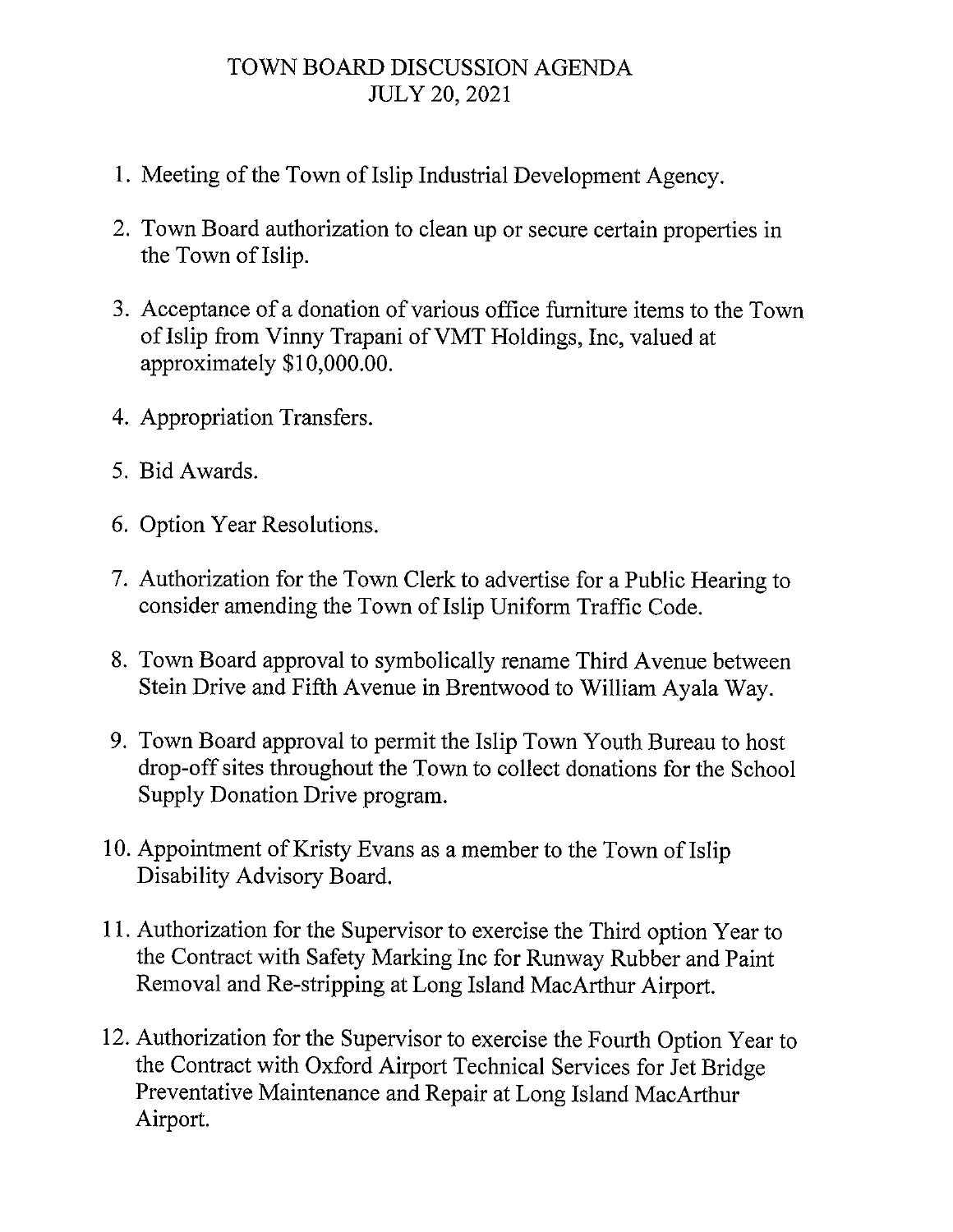- 13. Authorization for the Supervisor to execute an easement in favor of Eleven Maple A venue Associates, LLC to allow the installation and maintenance of a grease trap within a portion of the property.
- 14. Authorization for the Supervisor to enter into a contract with Quintal Contracting Corp, for DPW 2-2021, Furnish and Installation of Crack and Joint Sealant on Various Town Roads.
- 15. Authorization for the Supervisor to execute an assignment and assumption of License Agreement with Strong's Marine, LLC and Strong's & Grover's at Atlantique LLC for the operation and maintenance of Atlantique Marina.
- 16. Authorization for the Supervisor to enter into an agreement with the Triple Threat Basketball Club, Inc. to provide basketball camps.
- 17. Authorization for the Supervisor to amend a License Agreement with Lucky 13 Oysters, to modify the parcel of Town-owned bay bottom land, for the purpose of shellfish cultivation in the Great South Bay.
- 18. Resolution accepting bids and authorizing the execution of contracts for certain contract bid areas of the Town of Islip Consolidated Refuse and Garbage District (2022-2026 Solid Waste Collection Contract).
- 19. Authorization for the Supervisor to enter into a contract with Cashin Associates, P.C., to provide Professional Engineering and Architectural Services for HVAC Improvements to the Town's Multi-Purpose Recycling Facility.
- 20. Authorization for the Supervisor to apply for and accept grant funding from the New York State Environmental Facilities Corporation through the 2021 Clean Vessel Assistance Program.
- 21. Acceptance of a donation of turkeys and various grocery items from Islip Food for Hope, Inc. to be used for the Thanksgiving Basket Program.
- 22. Authorization for the Supervisor to enter into an agreement with All County Amusements, Inc. to provide a four day carnival at Ronkonkoma Beach Park.